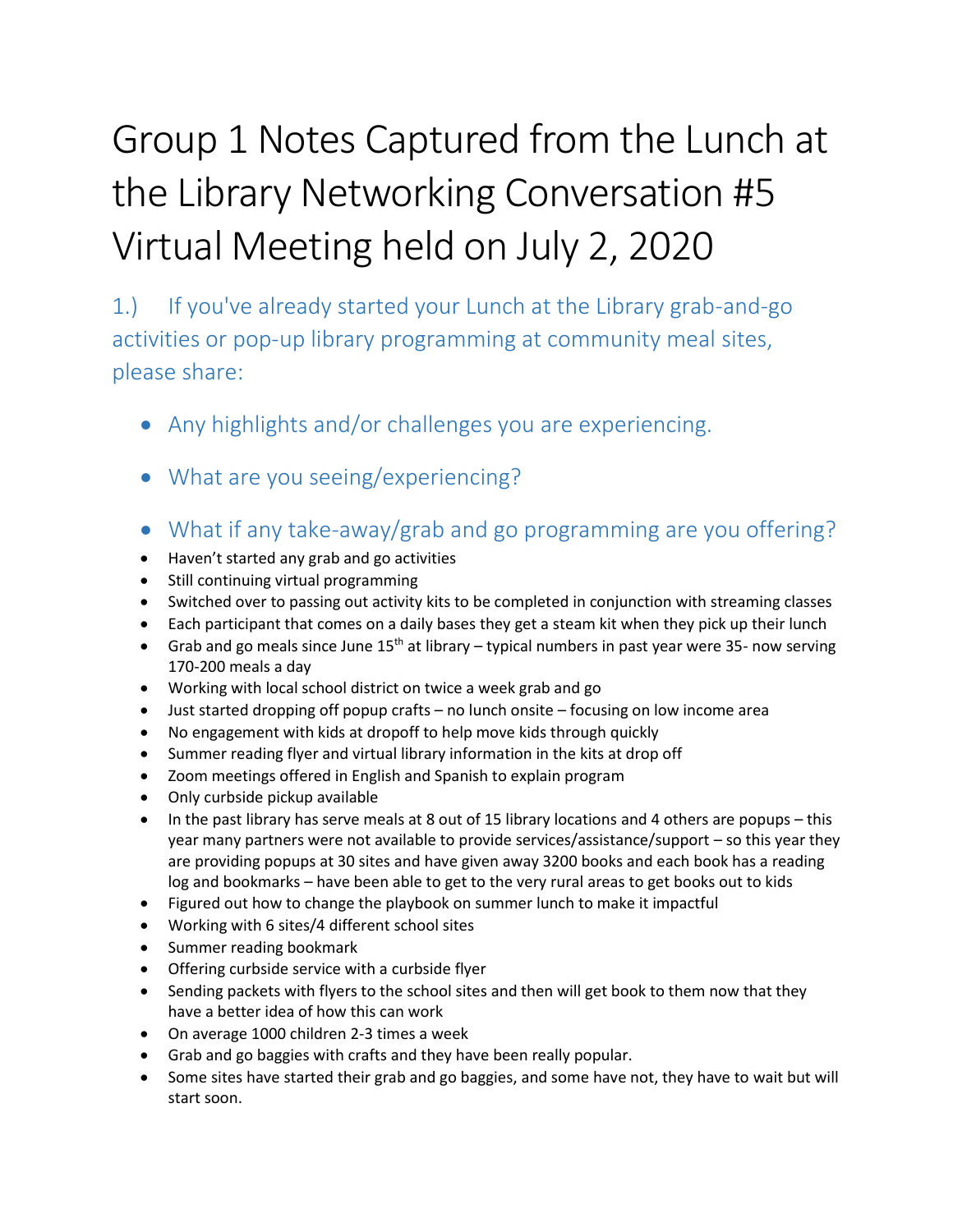- One library has partner up with a literacy service program-its targeting the kindergarten children but the program can be for anyone. With that program they are giving out books, art supplies, draw and write pads.
- Another library has not started their lunch at the library program yet. But will be working with school district for grab and go baggies and activities.
- Program are starting next week at Hayward serving Lunch at the Library and starts next week.
- LA County participation is going down at some libraries have 24 locations would like to increase participation.
- SC doing pop-up sites doing craft kits, reading logs and will giveaway books. Biggest difficulty is some sites are larger than expected and others maybe smaller. Figuring out how to balance capacity at sites.
- Oceanside has 9 sites pop-up library handing out kits based on different themes. Oceanside has literacy and art kits. First Book and Scholastic have been used to order books. Reading logs are going into kits. Making activity sheets and coloring sheets/packets. Low cost way of getting the word out for summer reading.
- San Mateo County is serving multiday meals and also have grab and go activities and kits
- Moreno Valley School Districts Food Truck comes out Park and pick-up. Kits are passed out at sites
- Sonoma County library participating in Student Success Initiative that has been beneficial to the Summer Lunch program – the connection to the school district through this program has helped with promoting the summer program and connecting students to the resources they might need
- Anaheim PL Summer of low tech kids so excited to have books and hands on resources and eager for the simpler things in life
- Smart Start Schools working with them on hotspots for remote learning into the fall

## 2.) How are you promoting your summer reading and learning programs to summer meal participants? How are you connecting children, teens, and families at meal sites to your Summer reading program and programming?

- Purchased over 700 books for lunch sites and used stickers to let kids know where books came from encouraging them to participate
- Partnering with school site to provide lunch at the library
- Servicing around 200 families through popup meal pantry
- Hosting Zoom parties and taking pictures of their finished project
- Going into  $4<sup>th</sup>$  month of grab and go activities
- Winding doing activities at end of July and will see what happens after
- Staff of 4 librarians working on ideas and putting the kits together and videos
- Social media outlets have a pretty active audience
- 30,000 recipients of newsletter which has programming
- Local boys/girls club and salvation army on sharing getting information out on programs
- Prize pickup will start next week looking to give away close to 600 books asked for a general genre and librarians will pick books – created google form for them to indicate what site and date to pick up limiting to 20 a day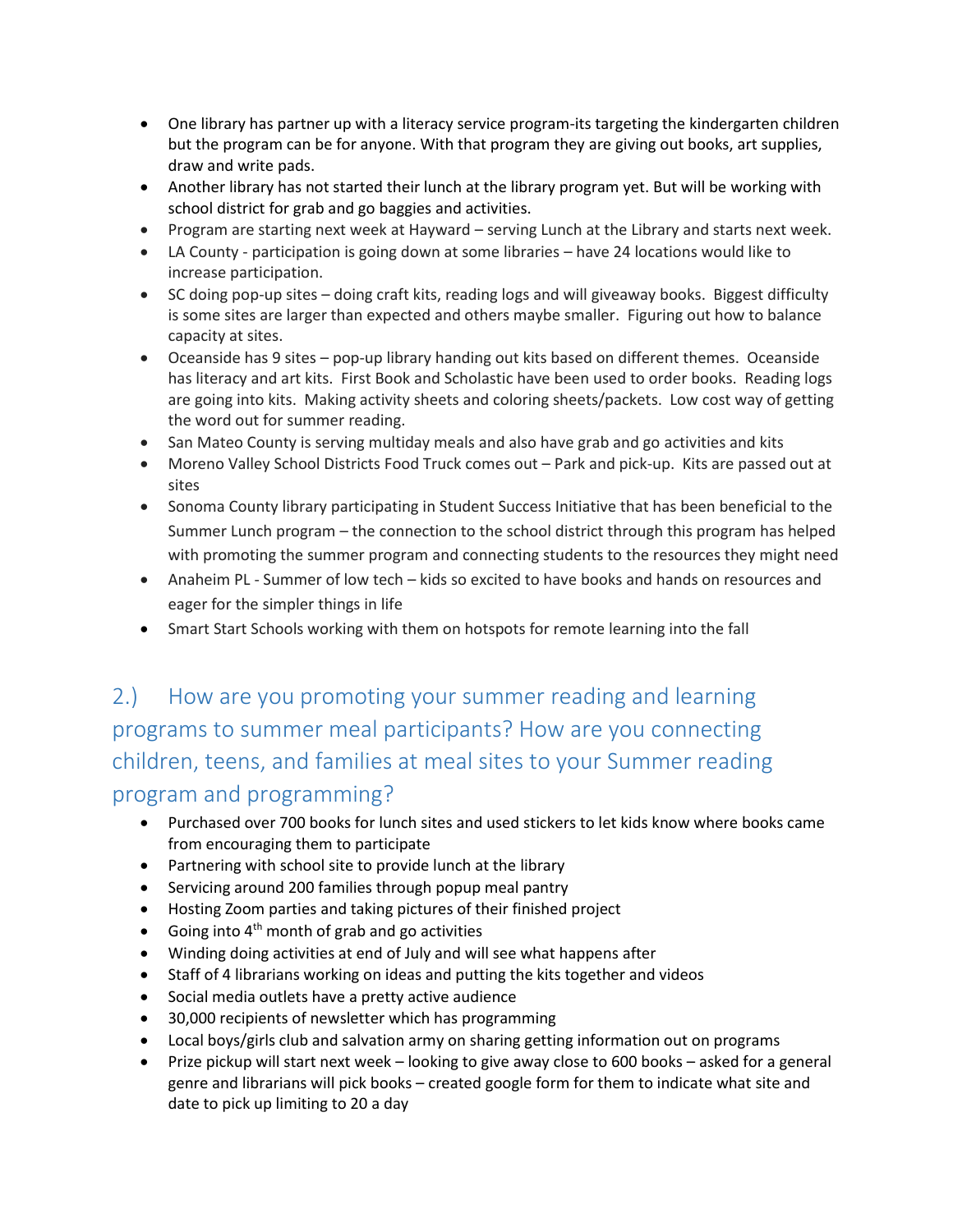- Have given close to 200 books away
- Given away over 55 boxes of diapers
- Pickup holds at 2 branches and lunch at one branch
- Activities are bundles and handed out at meal site
- 55 videos created for this year when prior years have been 5 videos
- Prize pickups through holds
- Facebook is where most material/programs are found
- Hit and miss on getting in touch with kids
- Lots of recordings
- Marketing purposes they will promote Summer Reading Program with the schools and school district.
- They are also doing throughout the city distributions of free books and promote summer reading program.
- Marketing purpose libraries are using social media platforms to promote Summer Reading Program, Lunch at the Library, and their weekly schedule.
- Some libraries are printing bookmarks with information about Summer Reading program.
- Submitted articles to newspaper about their Summer Reading Program.
- Others have contacted the school district and let them know about Summer Reading Program.
- Others have passed flyers,
- Using curbside to give out information about summer reading program.
- Others have gone out to the communities and targeted family-oriented places, sites, places where families go to.
- Have also gone to housing authorities, head starts, groceries stores, etc.
- Schools sites have children and teens still visiting the programs. Seeing a decrease in summer reading sign-ups.
- Learning how to work logistics out with school and meals sites.
- Promotion through social media
- Principles of school sites have shared on social media
- Dinosaur kits are very popular in Moreno
- Have a stuffed giraffe in library that is part of the library's culture the giraffe is a block to keep people from walking in the door and has been a way for kids to connect with the library – meals program mascot

## 3.) Questions for your fellow group members?

- How are you connecting with kids when you can't interact with them?
- What materials are you delivering to sites?
	- o Oriental Trading/FunExpress.com scratch off bookmarks that you can scratch off to reveal a rainbow pattern – extremely popular
	- o Craft packets
- Common theme is Summer reading participation is down at many library sites. The term screen fatigue was mentioned and many families may be feeling this which is contributing to decrease SRP participation.
- How to do evaluation evaluations and surveys
	- o Especially about recording age ranges
- How to promote to families that are not digitally connected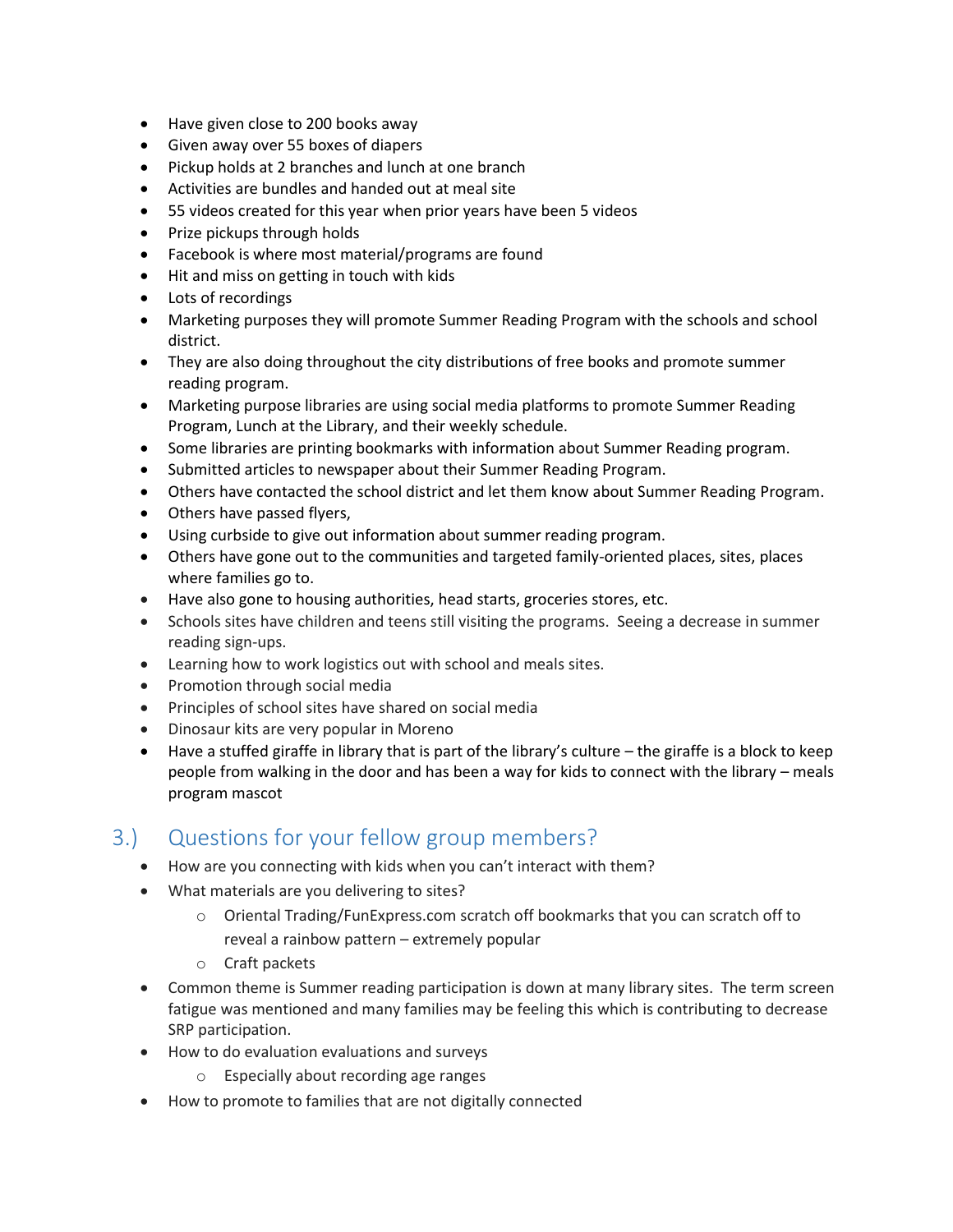#### **Main Meeting Chats**

- Hello and Welcome!
	- o Everyone is muted at the start to avoid background noise.
	- $\circ$  Please unmute yourself when you get into your small groups and would like to speak.
	- o Please use the chat box to ask questions and make comments.
	- $\circ$  If you are using both a screen (to view) and a phone line (to talk) please mute the computer and turn off the microphone that is connected to your screen.
	- $\circ$  We will capture notes from the meeting and share those notes after the meeting
	- $\circ$  Please use the three dots in the top left of your picture to add or change your name if needed.
	- o Thank you!
	- o While people log on, please use the chat to let us know:
		- name and what library you are calling in from
		- How are you feeling today?
		- keep yourself muted to avoid background noise
- feel free to send me photos of the wonderful work you are doing!
- #CASummerReading
- https://calchallenge.org/california-library-showcase/2520-2/ A Summer Reading Challenge From First Partner Jennifer Siebel Newsom and the California State Library!
	- o https://calchallenge.org/resources/summer-your-library-covid-19-resources/coviddiaries-summer-programming-ideas-and-resources/
	- o COVID Diaries Summer Programming Ideas and Resources
	- o https://calchallenge.org/california-library-showcase/2520-2/ A Summer Reading Challenge From First Partner Jennifer Siebel Newsom and the California State Library!
- Natalie who is it that you said? waht's the name of the person you're saying is helping libraries?
- And it went well!!
- AH! Thank you!
- https://www.funexpress.com/magic-color-scratch-bookmarks-48\_2463.html
- can you please share Lunch at the Library resource page
- https://lunchatthelibrary.org/covid-19-resources/
- Also, here is the Summer @ Your Library COVID-19 Resource page that has useful information and resources: https://calchallenge.org/resources/summer-your-library-covid-19-resources/
- Rachel Icaza ricaza@sonomalibrary.org
- I agree, and now the schools are back to us asking for eCards when they were not interested at first. We are building it up now!
- That's great Brenda!
- Be good to get some ideas of how to do evaluations with fast-moving lines
- Yes more discussion about how to do evaluation would be great
- In a follow up meeting closer to the end of summer